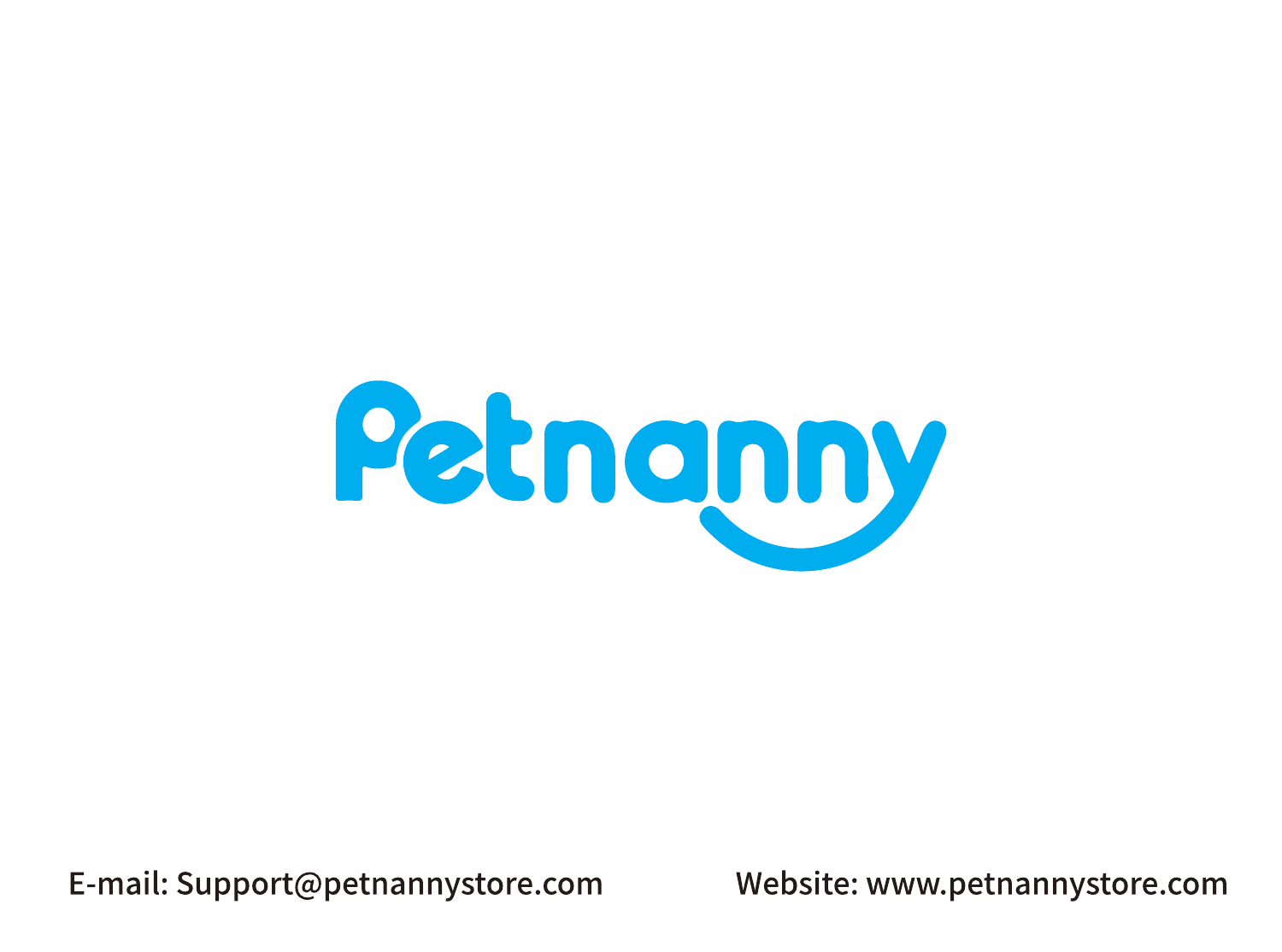

# **HG-969 USER MANUAL**

Hygger mSart itTanium tsel dater



**Hygger Smart Titanium Steel Heater is the perfect aquarium heater for your larger freshwater and saltwater aquariums.**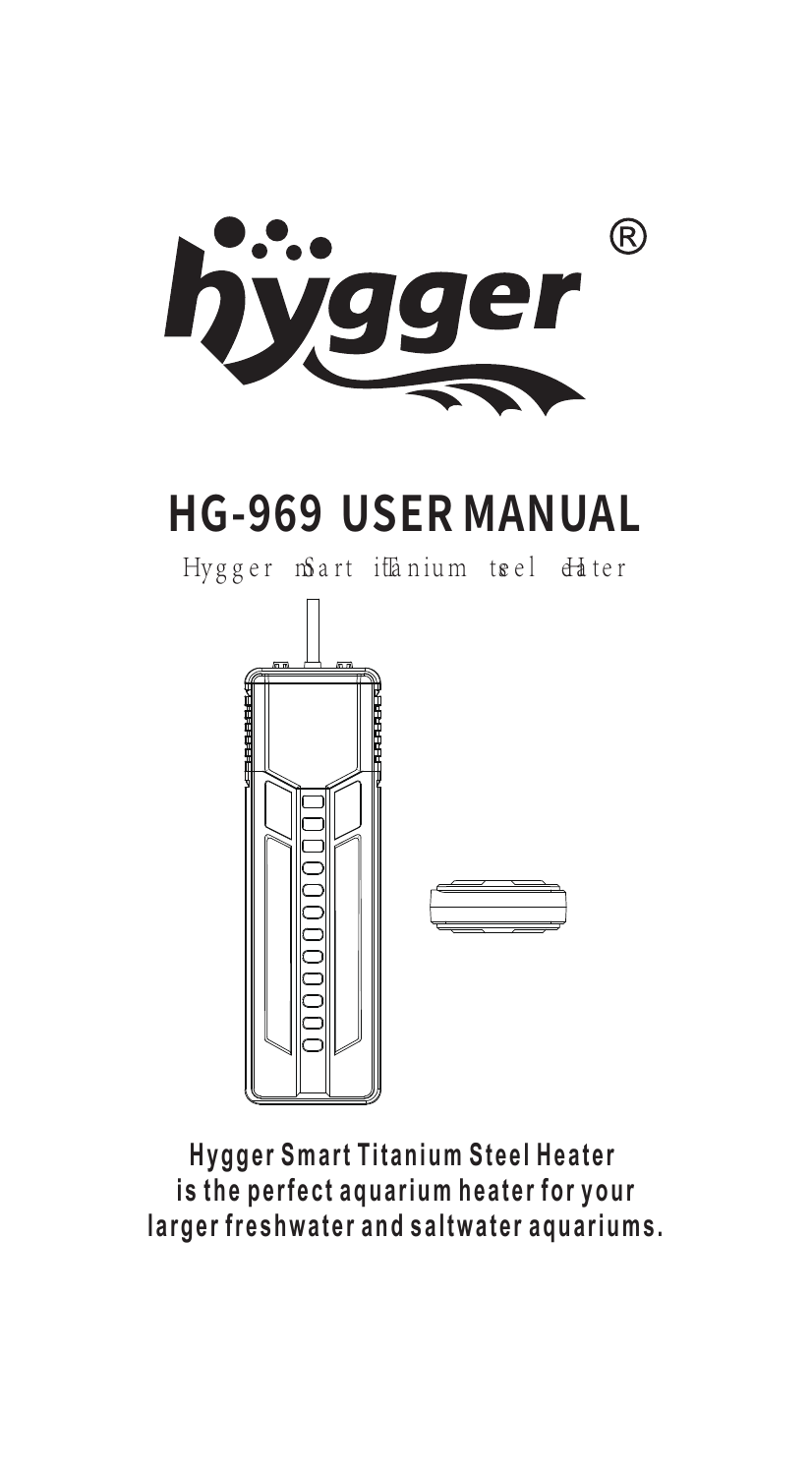# 1. PRODUCT FEATURES

**Fully submersible:** The heater is fully submersible and must be immersed in water.

**Rapid heating rate:** The heating rod is made of titanium steel material and heats water faster due to the conductive properties of metal.

**Dual relay design:** One heater with two relays is similar to two hearts for a person. It offers an additional layer of protection.

**LED digital temperature display:** LED digital display shows the water temperature clearly and accurately.

**External temperature display controller:** Easy to set the desired temperature.

#### **Unique design saves more energy**



**Safety control protects against overheating:** If the water temperature passes 36**℃**(97**℉**), the heater automatically turns o�. When the water temperature falls to less than 35**℃**(95**℉**), the heater will start working again.

**Low water level automatic shut off:** When the heating rod is exposed to air, the heater will shut o $\boxtimes$  automatically. When the heating rod is completely immersed in water, it will start working again.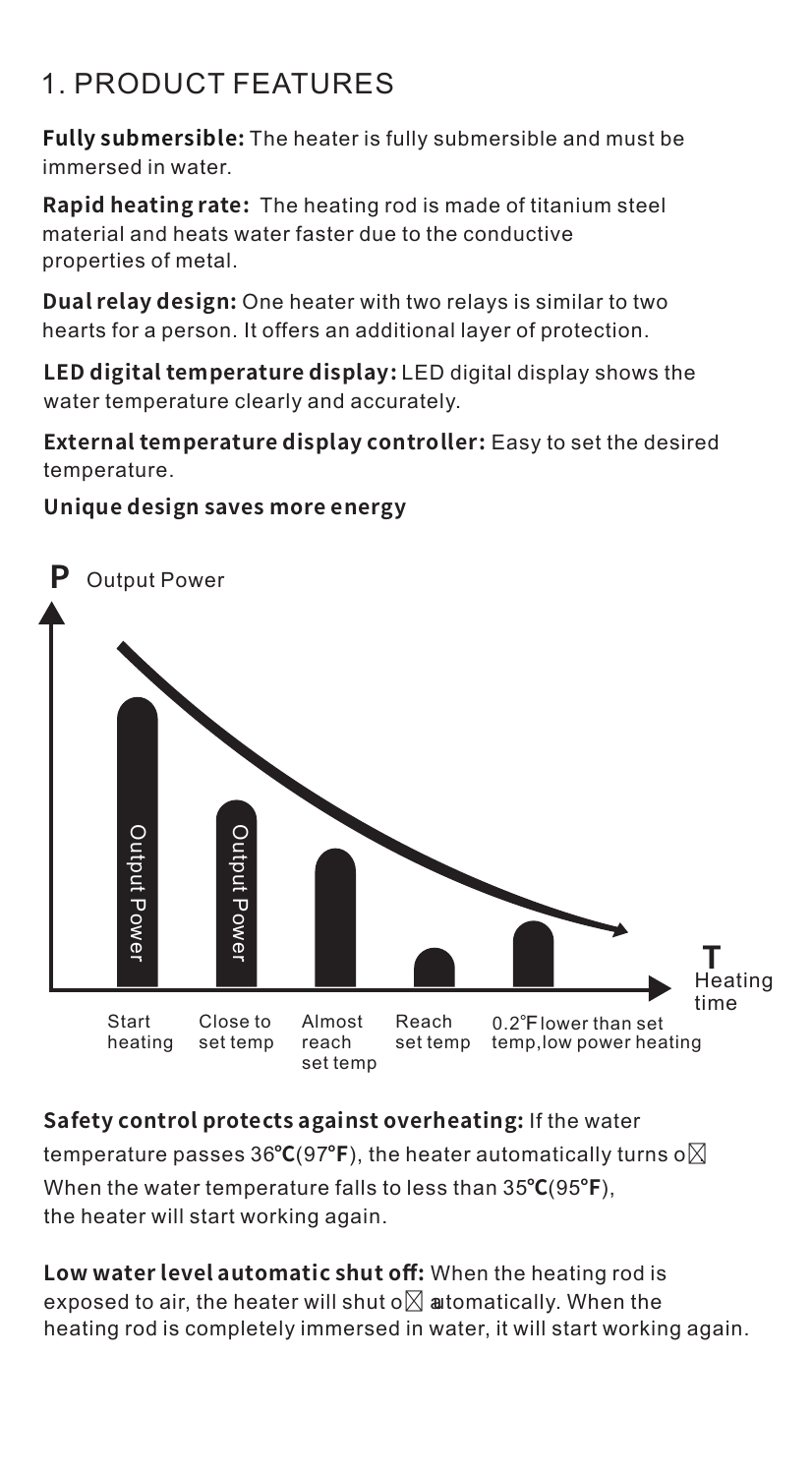**Accurate and extended duration:** Made of premium material and with scientific design, our heater will provide years of reliable use.

**Memory function:** If power is lost, the heater will keep the last preset temperature once it powers on again.

**Equipped with ABS protective sleeve:** Prevents small fish from being harmed.

# 2. PRODUCT PARAMETERS

| Model No                               | $HG - 969$                 |                            |
|----------------------------------------|----------------------------|----------------------------|
| Power                                  | 500W                       | 800W                       |
| Voltage                                | 110-120V/60Hz              |                            |
| Cord length                            | $5ft+5ft$                  | $5ft+5ft$                  |
| Application                            | 60-120Gal                  | 120-180Gal                 |
| <b>Temp Accuracy</b>                   | ±0.1°F                     | $±0.1$ °F                  |
| <b>Control Range</b>                   | $68^\circ$ F~93 $^\circ$ F | $68^\circ$ F~93 $^\circ$ F |
| <b>Heating Rod</b><br><b>Dimension</b> | 7.9x3x1.1 inch             | 9.6x3x1.1 inch             |
| <b>Temp Controller</b><br>Dimension    | 5.7x3.2x1.1 inch           | 5.7x3.2x1.1 inch           |

# 3. PACKAGE INCLUDED

1× Smart titanium steel heating rod with sleeve and IC temperature controller

1× User manual

### 4.APPLICATION

**A.** Place the heater as shown in the following diagram:







**B.**Plug into power and the IC temperature controller will display the water temperature and the preset temperature. Press the "SET"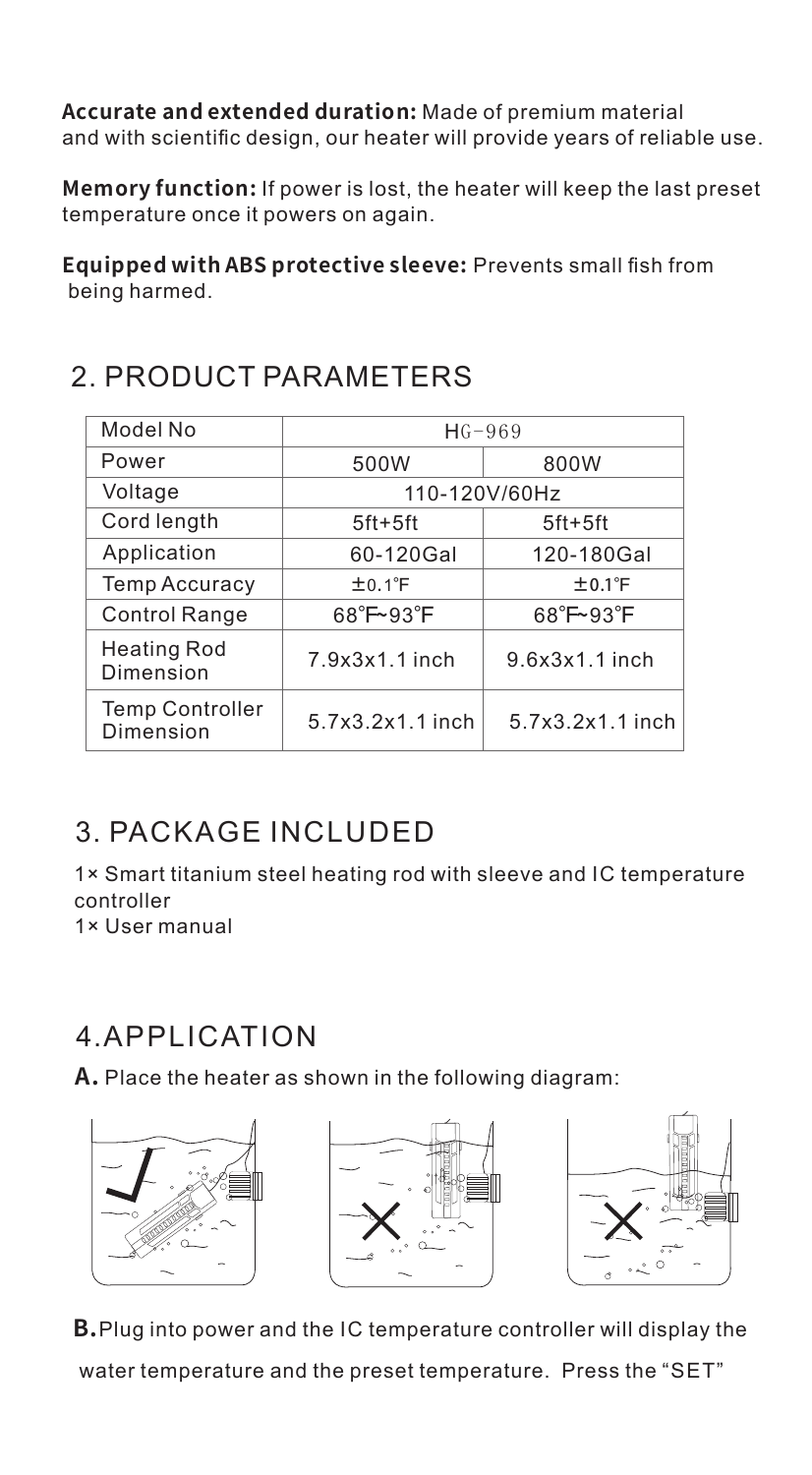returning to the current tank temperature. Your heater is now set. You can press the "  $\sqrt{ }$  " button repeatedly to display 68~93°F button  $(\nabla)$  and the digital temperature will flash three times on the display. Press until reach your desired temperature value and display will flash the desired temperature value three times before

# C. Digital display models

- 1. Out of water: The heating rod is out of water and displays the fault code "ER"; the heater will stop heating.
- . 2. Malfunction: The heater will display a fault code for troubleshooting
- 3. Setting temperature: Setting the desired value



# 5.TROUBLESHOOT

| <b>Fault Code</b> | E xplanation                                       | S olutions                                            |
|-------------------|----------------------------------------------------|-------------------------------------------------------|
| Er                | Heating rod is<br>exposed to a ir.                 | Place the heating<br>rod fully in water.              |
| EΗ                | The water temp is<br>higher than 97°F.             | Cool the water to return it<br>to normal temperature. |
| Ec                | <b>Communication failure</b>                       | Discard the heater                                    |
| E3                | The relay is melted.                               | Discard the heater                                    |
|                   | Temperature sensor is<br>short-circuit protection. | Discard the heater                                    |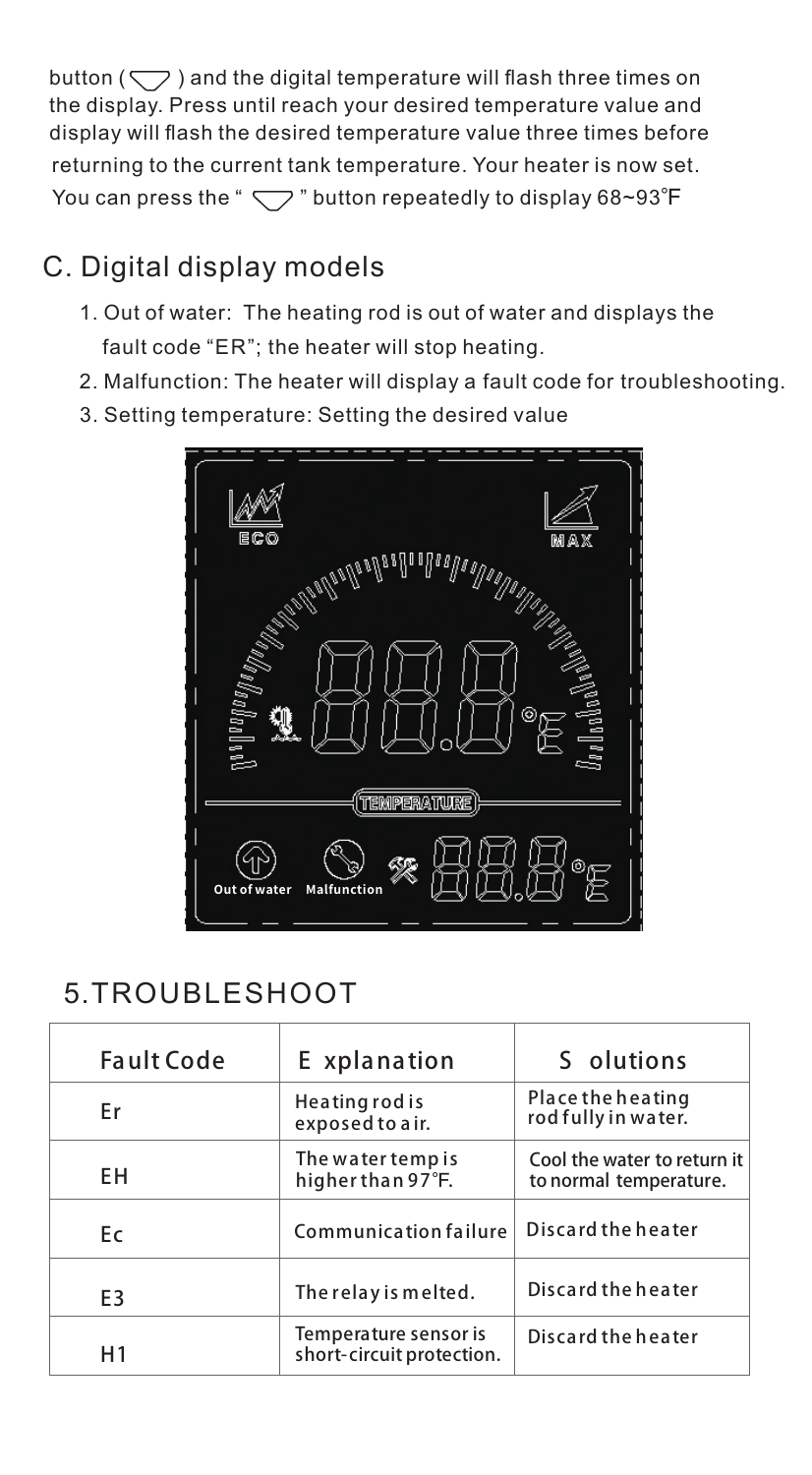### 6.WARNING

To guard against injury, basic safety precautions should be observed including the following:

- 1.Read and follow this user manual strictly.
- 2.DANGER-To avoid possible electric shock, special care should be taken since water is employed in the use of aquarium equipment. For each of the following situations, do not attempt to repair yourself; return the heater to an authorized service facility for service or discard the heater.
	- **A** If the heater shows any sign of abnormal operation, unplug the power and remove the heater from water after 15 minutes.
	- Carefully examine the heater after installation. It should not be **B.** plugged in if there is water on parts not intended to be wet.
	- **C.** Do not operate the heater if it has a damaged cord or plug, if it is malfunctioning or if it is dropped or damaged in any manner. The power cord of this heater cannot be replaced, if the cord is damaged, the heater should be discarded.
	- **D.** To avoid the possibility of the heater plug getting wet, position aquarium stand and tank to one side of a wall mounted outlet to prevent water from dripping onto the outlet or plug. A "drip loop", shown in the figure below, should be arranged by the user for each cord connecting the heater to the outlet. The "drip loop" is the part of the cord below the level of the outlet, or the connector. If an extension cord is used, to prevent water traveling along the cord and coming in contact with the outlet. If the plug or outlet does get wet, DO NOT unplug the cord. Disconnect the fuse to the circuit breaker that supplies power to the heater. Then unplug and examine for the presence of water in the outlet.

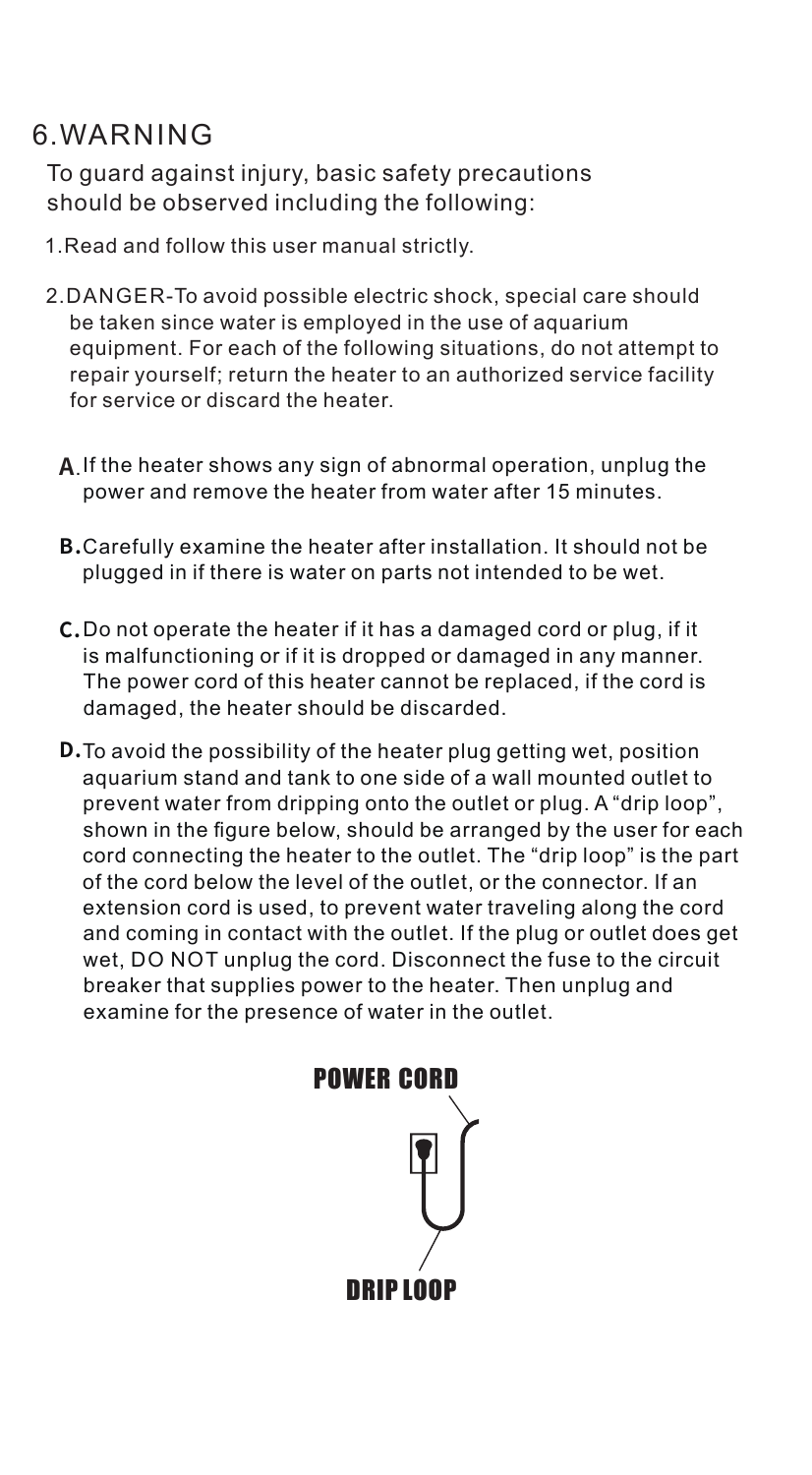3.Close supervision is necessary when the heater is used near children. Daily supervision is necessary when the heater is being used.

4.This heater is not allowed to use by persons (including children) with reduced physical, sensory or mental capabilities, or lack of experience and knowledge, unless they have been given supervision or instruction concerning use of the heater by a person responsible for their safety.

5.To avoid injury, do not contact moving parts or hot parts.

6.Always unplug the heater from the outlet when not in use, before putting on or taking o $\boxtimes$  parts, and before maintenance or placing hands in the water. Never yank the cord to pull plug from outlet. Grasp the plug and pull gently to disconnect.

7.Do not use the heater for other than intended use. The use of attachments not recommended or sold by the appliance manufacturer may cause an unsafe condition.

8.Do not install or store the heater where it will be exposed to the weather or to temperatures below freezing.

9.Only use in freshwater or saltwater aquariums; do not use the heater in other liquids.

10.Make sure the heater is securely installed before operating it.

11.Read and observe all the important notices on the heater.

12.If an extension cord is necessary, a cord with a proper rating should be used. A cord rated for less amperes or watts than the heater rating may overheat. Care should be taken to arrange the cord so that it will not be tripped over or pulled.

13.The 2-conductor power cord has a polarized plug (one blade is wider than the other). As a safety feature, this plug will fit in a polarized outlet only one way. If the plug does not fit fully in the outlet, reverse the plug. If it still does not fit, contact a qualified electrician. Never use with an extension cord unless plug can be fully inserted. Do not attempt to defeat this safety feature.

14.The heater is intended FOR HOUSEHOLD USE ONLY.

15. SAVE THIS USER MANUAL.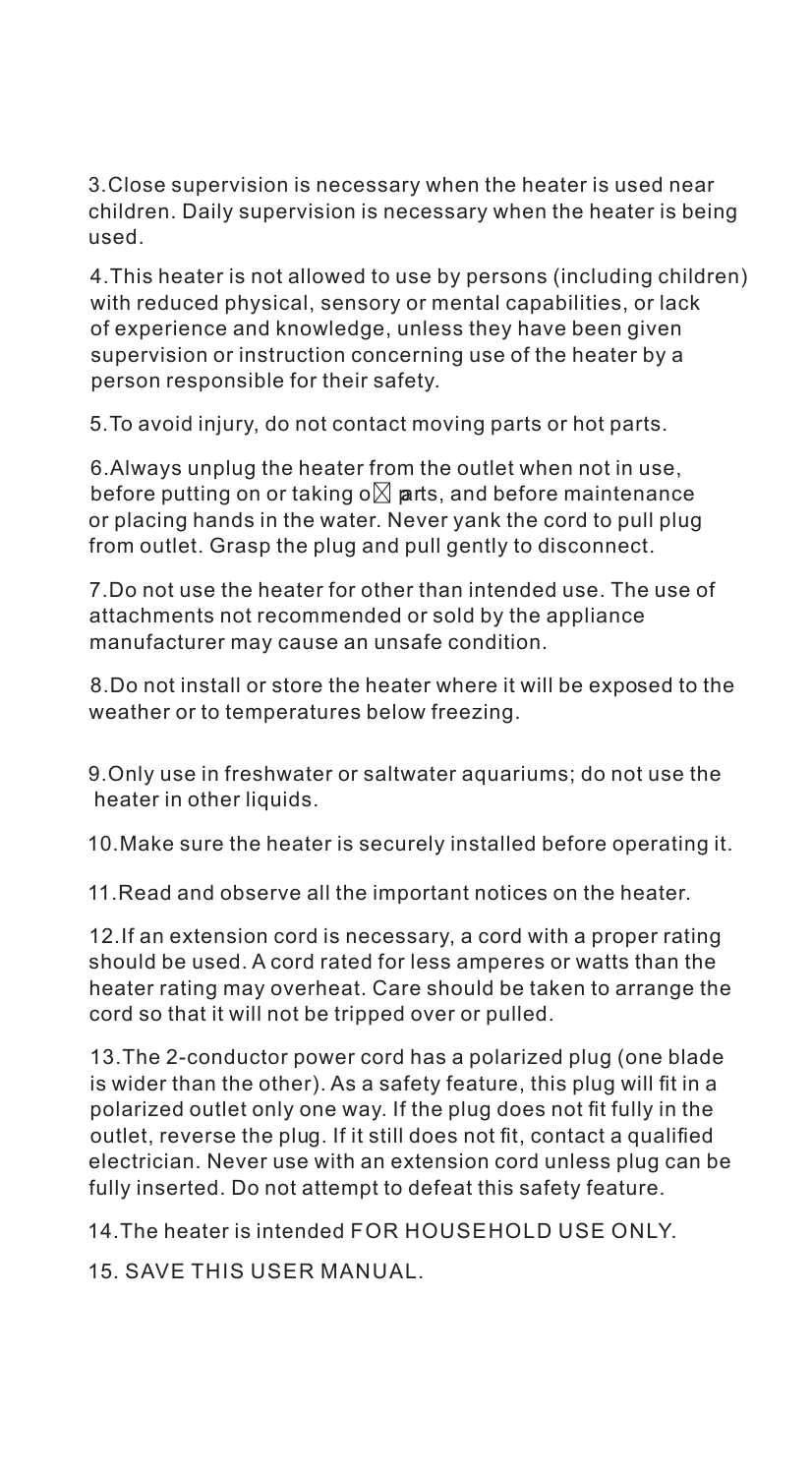# 7.ATTENTIONS

- **✓** Please check all the items to inspect condition when unboxing the package.
- **✓** Please read the instructions carefully. Use and follow the instructions strictly.
- **✓** Please choose a heater for a suitably sized aquarium.
- **✓** Please place the heating rod in the way of water flow and don't bury it.
- **✓** Please place the heating rod fully submersed in water when it's on duty. Unplug the heater and wait for 15 minutes before changing water or removing the heater.
- $\sqrt{\ }$  Please keep in mind that the heater can be turned o $\bowtie$  automatically when exp osed to air, but it is a last resort and should be avoided.
- **✓** After using of the heater, calcium carbonate contained in algae and breeding water such as moss may clump and adhere to the heating rod. If dirt adheres to the heating rod, use a sponge or cloth and water to wipe it. Do not use alcohol or other medicines as this may damage the heater or damage the health of the fish.

 When used for a long time with the dirt attached, please be aware that it may cause failure due to the ina bility to control the temperature correctly.

# 8.DISPOSAL

Do not dispose this product as unsorted municipal waste. Collection of such waste separately for special treatment is necessary. This product must not be disposed together with the domestic waste. This product has to be disposed at an authorized place for recycling of electrical and electronic appliances. By collecting and recycling waste, you help save natural resources, and make sure the product is disposed in an environmentally friendly way.



### 9. WARRANTY

- 1. 1-year free warranty.
- 2. 1-month free return.
- 3. Free replacement for 3 months.